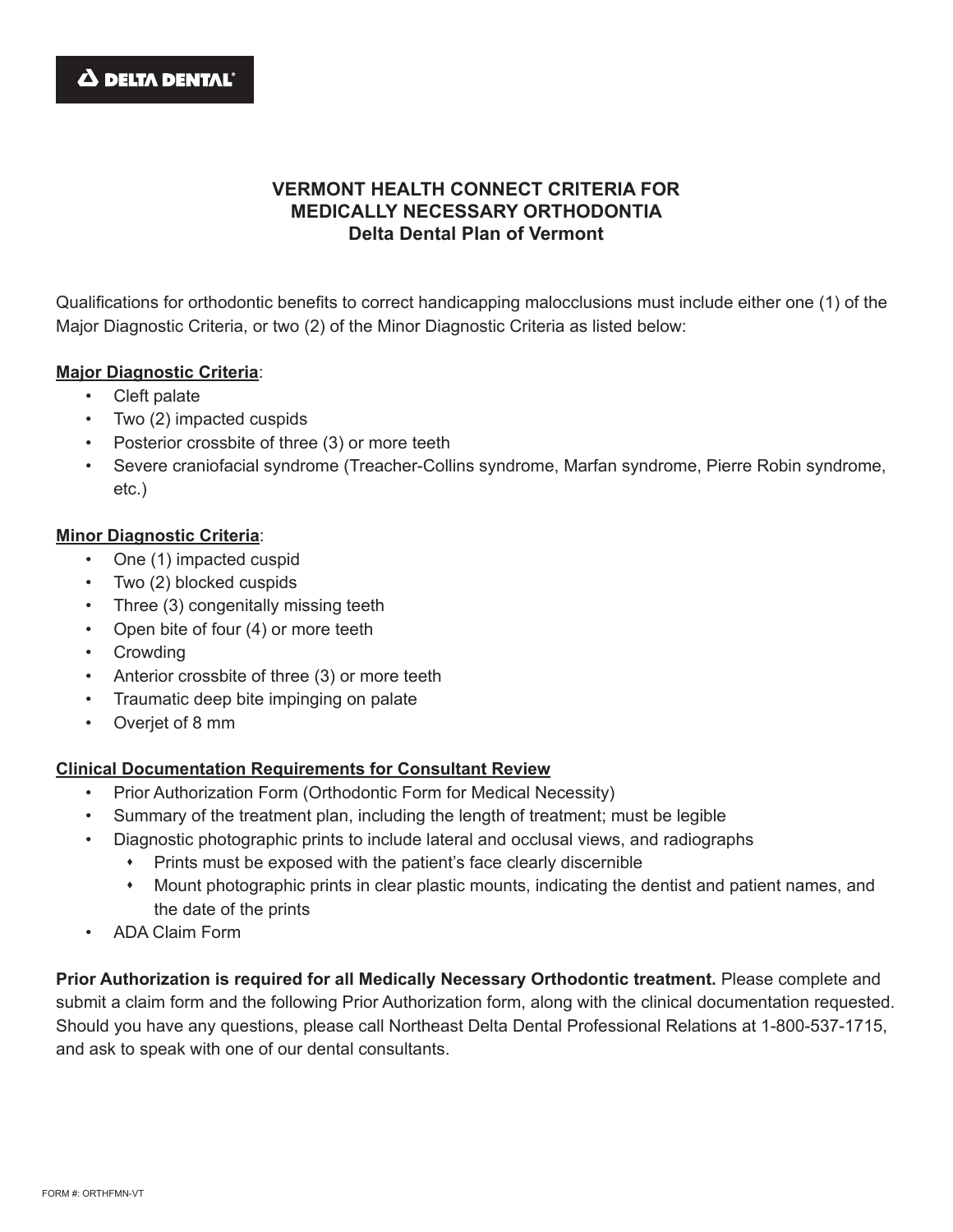# **Orthodontic Form for Medical Necessity**

DELTA DENTAL PLAN OF VERMONT

|                                                                                                                                                                                       | All pages of this form must be completed and submitted for prior authorization BEFORE treatment.                                                       |                  |                                           |                                 |                                    |            |  |  |
|---------------------------------------------------------------------------------------------------------------------------------------------------------------------------------------|--------------------------------------------------------------------------------------------------------------------------------------------------------|------------------|-------------------------------------------|---------------------------------|------------------------------------|------------|--|--|
| PROVIDER NAME                                                                                                                                                                         |                                                                                                                                                        |                  | PATIENT'S NAME LAST                       | <b>FIRST</b>                    | MI                                 | <b>SEX</b> |  |  |
| <b>BILLING PROVIDER</b><br><b>NUMBER</b>                                                                                                                                              | PERFORMING PROVIDER<br><b>NUMBER</b>                                                                                                                   | <b>CLIENT ID</b> |                                           | <b>CLIENT BIRTH DATE</b>        | <b>CLIENT AGE:</b><br>YEARS/MONTHS |            |  |  |
|                                                                                                                                                                                       | PART I. TREATMENT REQUESTED (Check box below)                                                                                                          |                  |                                           |                                 |                                    |            |  |  |
| Case Study Only<br>Full Treatment                                                                                                                                                     | <b>Interceptive Treatment</b><br>Transfer Case (If checked, indicate months<br><b>Limited Transitional Treatment</b><br>required to complete treatment |                  |                                           |                                 |                                    |            |  |  |
| TENTATIVE TREATMENT PLAN:                                                                                                                                                             |                                                                                                                                                        |                  |                                           |                                 |                                    |            |  |  |
|                                                                                                                                                                                       |                                                                                                                                                        |                  |                                           |                                 |                                    |            |  |  |
| FUNCTIONAL CONCERNS:                                                                                                                                                                  |                                                                                                                                                        |                  |                                           |                                 |                                    |            |  |  |
|                                                                                                                                                                                       |                                                                                                                                                        |                  |                                           |                                 |                                    |            |  |  |
| Are you considering Orthognathic Surgery? (<br>No<br>Yes<br>If yes, please explain:                                                                                                   |                                                                                                                                                        |                  |                                           |                                 |                                    |            |  |  |
|                                                                                                                                                                                       |                                                                                                                                                        |                  |                                           |                                 |                                    |            |  |  |
|                                                                                                                                                                                       | (There should be no other equally effective, more conservative, and substantially less costly treatment available).                                    |                  |                                           |                                 |                                    |            |  |  |
|                                                                                                                                                                                       |                                                                                                                                                        |                  | <b>Orthodontic Diagnostic Information</b> |                                 |                                    |            |  |  |
| <b>PART I</b><br><b>STAGE OF DENTITION:</b>                                                                                                                                           |                                                                                                                                                        |                  |                                           | <b>BRIEF INITIAL OPINIONS</b>   |                                    |            |  |  |
| Mixed<br>Primary<br>$\Box$ Permanent                                                                                                                                                  |                                                                                                                                                        |                  |                                           | <b>CLIENT'S CHIEF COMPLAINT</b> |                                    |            |  |  |
| <b>ANTERIOR TEETH:</b>                                                                                                                                                                |                                                                                                                                                        |                  |                                           |                                 |                                    |            |  |  |
| Overjet                                                                                                                                                                               |                                                                                                                                                        | mm               |                                           |                                 |                                    |            |  |  |
| Overbite                                                                                                                                                                              |                                                                                                                                                        | mm               |                                           |                                 |                                    |            |  |  |
| Open Bite                                                                                                                                                                             |                                                                                                                                                        | mm               | <b>HABITS</b>                             |                                 |                                    |            |  |  |
| Midline                                                                                                                                                                               |                                                                                                                                                        | mm               |                                           |                                 |                                    |            |  |  |
| Cross-bite:                                                                                                                                                                           |                                                                                                                                                        |                  |                                           |                                 |                                    |            |  |  |
|                                                                                                                                                                                       |                                                                                                                                                        |                  |                                           |                                 |                                    |            |  |  |
| Deep bite impinging on palate:                                                                                                                                                        |                                                                                                                                                        |                  |                                           | MUSCULATURE: TONE AND FUNCTION: |                                    |            |  |  |
| POSTERIOR TEETH:                                                                                                                                                                      |                                                                                                                                                        |                  |                                           |                                 |                                    |            |  |  |
| <b>Angle Classification:</b>                                                                                                                                                          |                                                                                                                                                        |                  |                                           |                                 |                                    |            |  |  |
| Skeletal Classification: (Check One)<br>$\Box$ Class 2<br>$\Box$ Class 1<br>$\Box$ Class 3                                                                                            |                                                                                                                                                        |                  |                                           | <b>SYMMETRY OF ARCHES:</b>      |                                    |            |  |  |
| Dental Classification: (Check One)<br>$\Box$ Class 1 $\Box$ E to E $\Box$ Class 2<br>$\Box$ Class 3<br>Right<br>$\Box$ Class 1 $\Box$ E to E $\Box$ Class 2<br>$\Box$ Class 3<br>Left |                                                                                                                                                        |                  |                                           |                                 |                                    |            |  |  |
| Cross-bite:                                                                                                                                                                           |                                                                                                                                                        |                  |                                           |                                 |                                    |            |  |  |
|                                                                                                                                                                                       |                                                                                                                                                        |                  |                                           |                                 |                                    |            |  |  |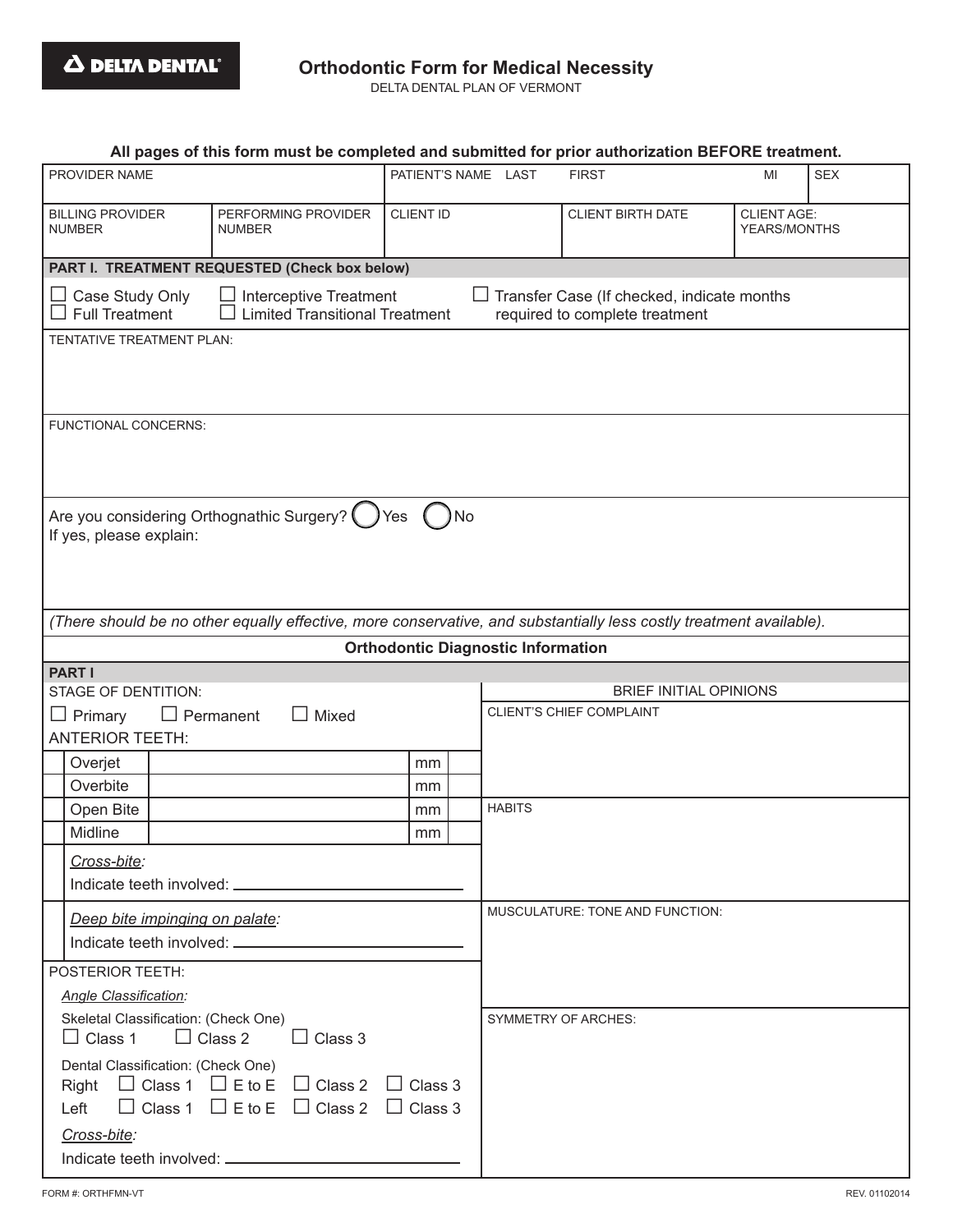| <b>ANTERIOR</b>                                                                                                                                                                                                                                                                                                                          |                                                                                                                        |                           |                | TEMPOROMANDIBULAR DYSFUNCTION:         |       |             |  |
|------------------------------------------------------------------------------------------------------------------------------------------------------------------------------------------------------------------------------------------------------------------------------------------------------------------------------------------|------------------------------------------------------------------------------------------------------------------------|---------------------------|----------------|----------------------------------------|-------|-------------|--|
| <b>CROWDING</b>                                                                                                                                                                                                                                                                                                                          | (Approximate)                                                                                                          |                           | <b>SPACING</b> |                                        |       |             |  |
| <b>MAX</b><br><b>MAND</b>                                                                                                                                                                                                                                                                                                                | mm                                                                                                                     | <b>MAX</b><br><b>MAND</b> | mm             |                                        |       |             |  |
|                                                                                                                                                                                                                                                                                                                                          | mm                                                                                                                     |                           | mm             | <b>ORAL HYGIENE:</b>                   |       |             |  |
| <b>MISSING TEETH (List)</b>                                                                                                                                                                                                                                                                                                              |                                                                                                                        |                           |                | Good                                   | )Fair | )Poor       |  |
| Ectopic Eruption (Numbers of<br>teeth excluding third molar(s):                                                                                                                                                                                                                                                                          |                                                                                                                        | Yes                       | Tooth/Location | <b>RESTORATION OR CARIES PROBLEMS:</b> |       |             |  |
| Missing (indicate teeth):                                                                                                                                                                                                                                                                                                                |                                                                                                                        |                           |                |                                        |       |             |  |
| Impacted cuspids:                                                                                                                                                                                                                                                                                                                        |                                                                                                                        |                           |                |                                        |       |             |  |
| Blocked cuspids:                                                                                                                                                                                                                                                                                                                         |                                                                                                                        |                           |                |                                        |       |             |  |
| Ankylosed (indicate teeth):                                                                                                                                                                                                                                                                                                              |                                                                                                                        |                           |                |                                        |       |             |  |
| Supernumerary<br>(indicate location):                                                                                                                                                                                                                                                                                                    |                                                                                                                        |                           |                |                                        |       |             |  |
|                                                                                                                                                                                                                                                                                                                                          |                                                                                                                        |                           |                |                                        |       |             |  |
| PART II.                                                                                                                                                                                                                                                                                                                                 |                                                                                                                        |                           |                |                                        |       |             |  |
|                                                                                                                                                                                                                                                                                                                                          | PLEASE INDICATE IF PATIENT HAS FOLLOWING MEDICAL CONDITION(S) OR CRANIOFACIAL ANOMALIES WHICH AUTOMATICALLY QUALIFIES: |                           |                |                                        |       |             |  |
| Cleft lip and palate, cleft palate, or cleft lip<br>with alveolar process involvement                                                                                                                                                                                                                                                    |                                                                                                                        |                           |                |                                        |       |             |  |
| Treacher Collins syndrome                                                                                                                                                                                                                                                                                                                |                                                                                                                        |                           |                |                                        |       |             |  |
| Pierre Robin syndrome                                                                                                                                                                                                                                                                                                                    |                                                                                                                        |                           |                |                                        |       |             |  |
| Marfan syndrome                                                                                                                                                                                                                                                                                                                          |                                                                                                                        |                           |                |                                        |       |             |  |
| Other Craniofacial anomalies<br>(please describe)                                                                                                                                                                                                                                                                                        |                                                                                                                        |                           |                |                                        |       |             |  |
|                                                                                                                                                                                                                                                                                                                                          |                                                                                                                        |                           |                |                                        |       |             |  |
| PLEASE NOTE: This form is a guideline for your use and reference. You will still be required to send all required information for prior<br>authorization. Delta Dental will make the final decision regarding medical necessity and scoring. This information may not be used to<br>predetermine coverage in order to charge the client. |                                                                                                                        |                           |                |                                        |       |             |  |
|                                                                                                                                                                                                                                                                                                                                          |                                                                                                                        |                           | DOINT NIAME    |                                        |       | <b>DATE</b> |  |

| PRINT NAME                                                                                                                                                                                                                                                                                                   | DATE              |             |  |  |  |  |
|--------------------------------------------------------------------------------------------------------------------------------------------------------------------------------------------------------------------------------------------------------------------------------------------------------------|-------------------|-------------|--|--|--|--|
| Examination Completed by:                                                                                                                                                                                                                                                                                    |                   |             |  |  |  |  |
| I certify that I am the Performing Provider and that the medical necessity information is true, accurate, and complete, to the best<br>of my knowledge. I understand that any falsification, omission, or concealment of material fact in those sections may subject  <br>me to civil or criminal liability. |                   |             |  |  |  |  |
| PERFORMING PROVIDER SIGNATURE (INCLUDE CREDENTIALS)                                                                                                                                                                                                                                                          | <b>PRINT NAME</b> | <b>DATE</b> |  |  |  |  |